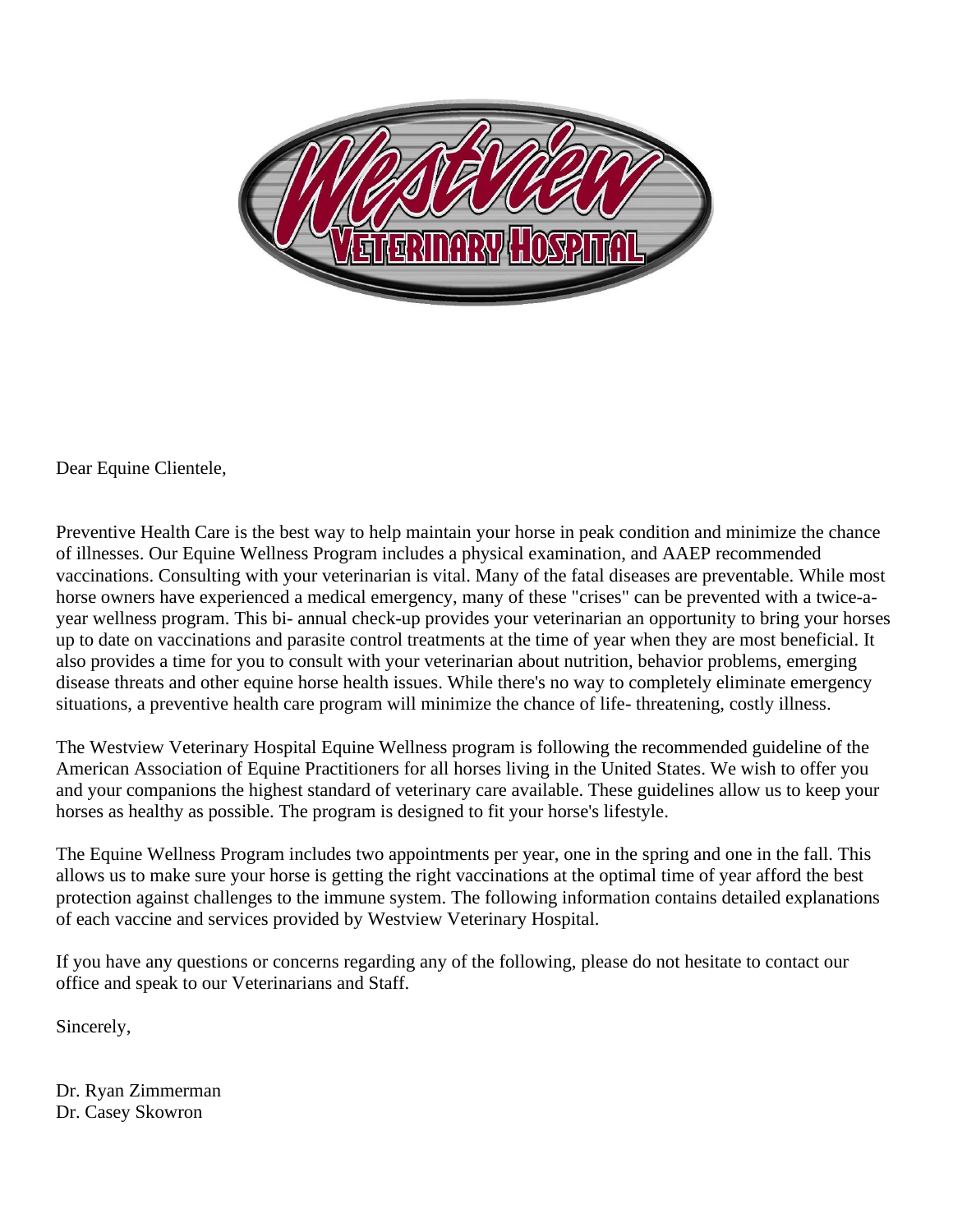## **General Health Care Considerations**

### **Wellness Exams**

Wellness Exams are the corner stone of any health care program. Over vaccinating and de-worming your horse is not a substitute for proper veterinary care. Even if the horse has no visible problems, baseline information is very important when determining if subtle changes are present in the health of your animal. Wellness Exams are critical in diagnosing diseases that are just beginning or are of an intermittent nature and thus difficult to notice by people who see their horses every day. The AAEP (American Association of Equine Practitioners) recommends twice yearly exams for all healthy horses. These exams include: examination of the eyes, mouth, teeth, lymph nodes, skin, heart, lungs, and abdomen. A brief exam of the limbs, for joint effusion or bony or soft abnormalities is also included. Any problems will be noted, and treatment options will be discussed with you, the owner. At this time, we will also discuss your horse's body condition and nutritional needs and give recommendations for a feeding plan for your horse's optimal health and performance.

#### **Vaccines**

Every horse needs to be evaluated individually when deciding on a vaccine program that meets its individual needs. Geographic location, incidence of disease, environment, age and previous medical history are all factors that need to be taken into consideration. The American Association of Equine Practitioners (AAEP) has developed new guidelines on vaccinations based on research and past history and is always re-evaluating these guidelines to ensure that horses are protected **but not over vaccinated.** For more information on specific diseases, visit our website (www.westviewvethospital.com and use the link to AAEP). The following vaccines are recommended as basic or CORE vaccines that every horse must have for protection from disease in our area. The "Additional Vaccines" are options that are may be utilized in higher risk horses that have a constant risk of exposure. Again, vaccine protocol will be decided for each horse individually, based on its specific needs.

#### **The Equine Immunization Support Guarantee**

Equine Immunization Support Guarantee (ISG). In essence, this means that if a horse which has been properly vaccinated by a **licensed veterinarian** with one of our qualified vaccines and contracts the disease for which it was vaccinated against, the manufacturer of the vaccinations will reimburse you up to \$5,000 in diagnostic and treatment costs.

### **Core Vaccines**

**Eastern/Western/Tetanus/West Nile:** This vaccine protects against Eastern and Western encephalomyelitis (inflammation of the nervous system), tetanus and West Nile virus. West Nile is now a yearly vaccine in our area, as long as the horse correctly received its initial series.

**Influenza and Rhinopheumonitis:** Influenza is a harmful disease that affects the respiratory system but rhinopneumonitis has become more of a problem of late with potentially devastating side effects. There is no such thing as a yearly rhino vaccine. Although it is an effective vaccine in the prevention of non-neurologic strains of rhino, the effects of the vaccine are short lived. Depending on the vaccine, it is generally effective for only 4-6 months. Therefore, high risk horses require boosters throughout the year.

**Potomac Horse Fever:** This disease has gained in importance because of the high mortality of disease. This is seasonal based on the mayfly emergence late in the spring and summer. We generally see this late August through October. New research has demonstrated this vaccine has a short duration of efficacy. Therefore, we are recommending this vaccine be given mid-June through the end of August to ensure optimal protection during peak season.

**Rabies:** There are states that will only recognize this vaccine if it has been administered by a licensed veterinarian. Due to the constant risk of exposure, this vaccine is extremely important.

**Leptospirosis**: This vaccine helps to prevent leptospiremia caused by *L. pomona*, which could, help reduce the potential risk of equine recurrent uveitis (ERU) infections, abortions or acute renal failure caused by *L. pomona*.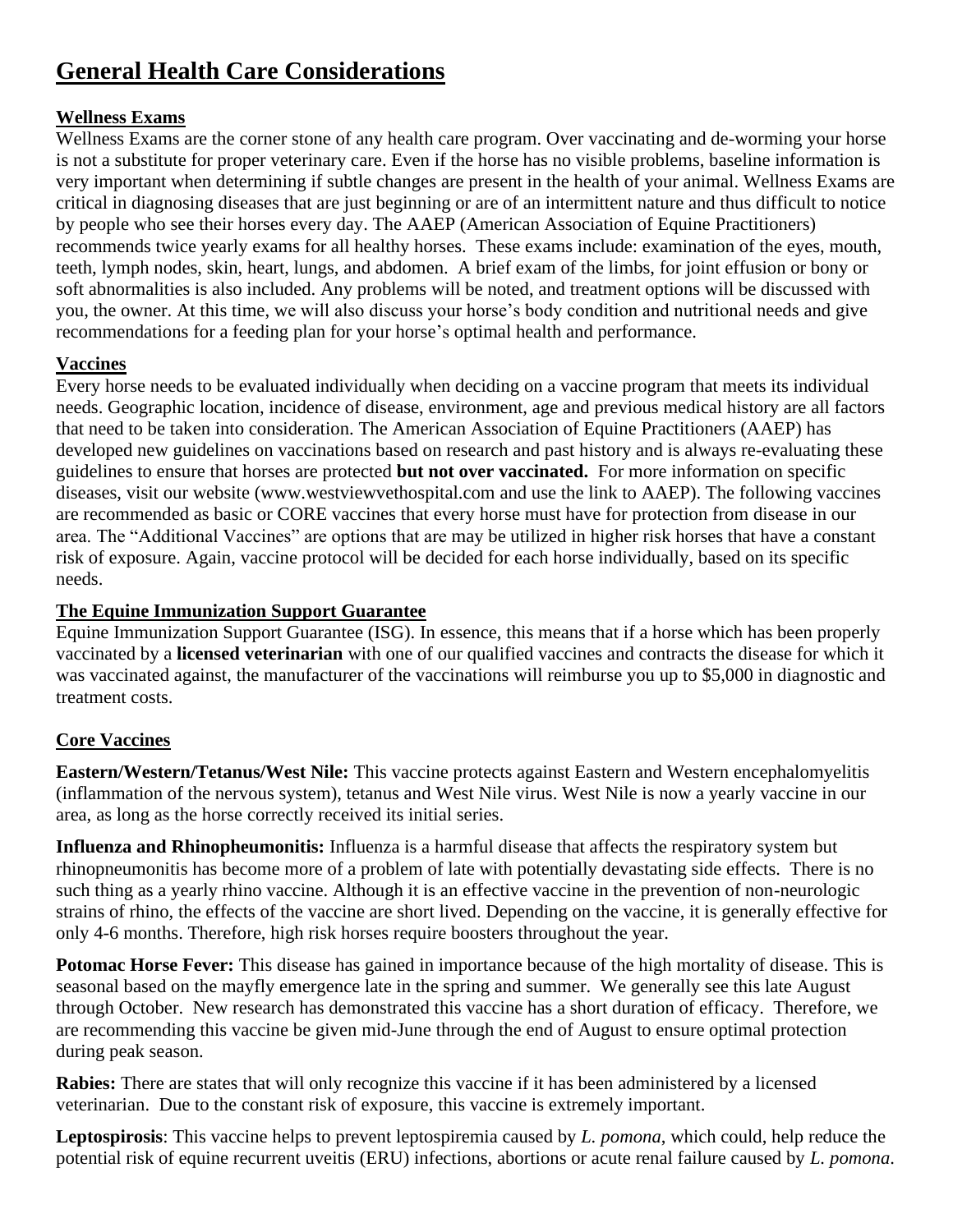#### **Additional (Optional) Vaccines/Testing**

**Intranasal Influenza**: Works in conjunction with intramuscular influenza in the prevention of influenza for high risk horses by setting up a barrier at the point of infection, the nasal passage.

**Intranasal Strangles**: This vaccine works similarly to the Intranasal Influenza Vaccine, but it is a modified live bacterium that has the potential to cause problems if not administered properly.

**Coggins:** Coggins is the name of the test for Equine Infectious Anemia (EIA). Coggins is a non-curable disease thought to be transmitted by deer and horse flies. Any equid (horse, donkey, and zebra) that has the disease must reside no closer than ¼ mile from any other equids. This test is not required by the state of Ohio to transport horses to shows within the state, but individual shows and events may require it. It is mandatory to have a negative Coggins test when selling a horse at a public sale or when transporting your horse across state lines.

**Blood Screening**: A great amount of information can be evaluated from blood screenings, including but not limited to: organ function, blood cell counts and electrolytes - which are vital for those horses which are athletic. Every horse should have a baseline blood screening done when they are healthy so that when blood values are evaluated during an illness, individual variations can be compared, and actual diseases can be determined. These tests may include a Complete Blood Count, and Serum Chemistry.

#### **Equine Targeted De-Worming Protocol**

High levels of parasites lead to gastrointestinal problems which can include colic, weight loss and general unthriftiness. In our area, we have the luxury of having a winter that can greatly reduce parasitic egg counts in our pastures. However, there has been an increased incidence of Ivermectin resistant roundworms. Our practice has recognized this increase, with 82% of our regularly wormed horses having worms. Double dosing of fenbendazole can eliminate this problem. Our part of the United States has the third highest prevalence of tapeworms in the nation. Tapeworms are rarely seen on fecal exams. We like to believe we can keep our horses and pastures free of parasites by worming regularly. But the fact is, without regular fecal exams and rotational worming we can never be truly sure. At Westview Veterinary Hospital, we have taken the thought process out of your worming protocol and developed pre-packaged wormers with an included schedule. If any worms are noticed on our scheduled fecal exams, different wormers can be prescribed to eliminate those parasites before they can cause damage. These scheduled worming guidelines are as follows.

### **Spring**

- Fecal Egg Count on ALL HORSES. Identify low, moderate, and high shedders.
- De-worm ALL horses with moxidectin/praziquantel (Quest Plus) or fenbendazole (Panacur Power Pack) **Fall**
	- This is based solely on environment and risk. It will be customized based on these factors.

### **High Shedders**

• These are horses with greater than 250 eggs/gram and horses under the age of 3 years. The types of wormers and interval is based on FECR (Fecal Egg Count Resistance) from further fecal testing.

For a more in-depth understanding of Deworming, look up Deworming Protocols on the American of Assoc. of Equine Practitioners website AAEP.org